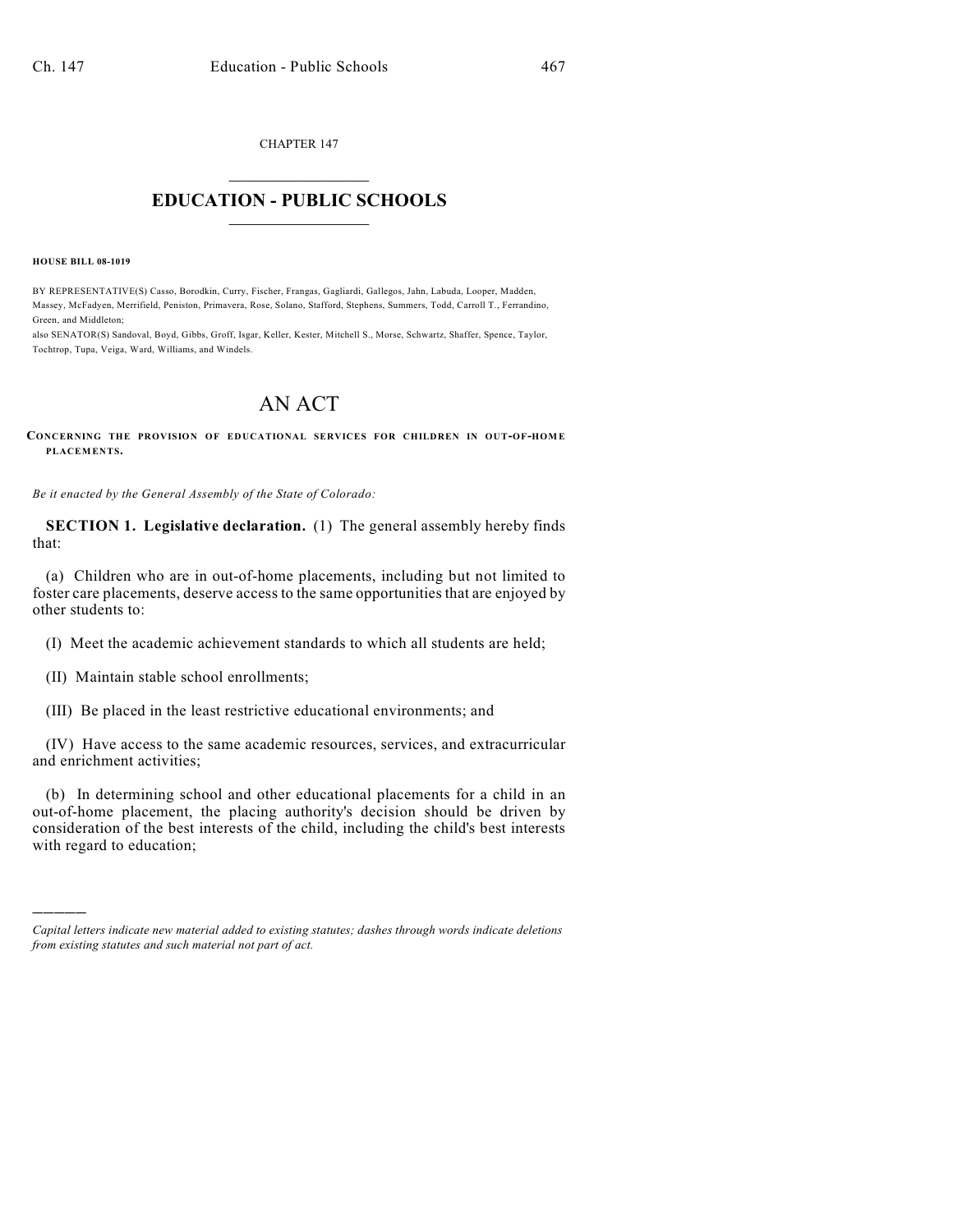468 Education - Public Schools Ch. 147

(c) Too often, children in out-of-home placements are transferred from one educational situation to another with little consideration of the effect on the child's ability to advance academically or to achieve the educational standards that are required by the state, with the result that an unacceptably high percentage of children in out-of-home placements perform poorly on statewide assessments, drop out of school prior to graduation, and do not seek education beyond the secondary level; and

(d) State and local child welfare agencies and school districts must be required to increase their level of communication and coordination with regard to transfers of children in out-of-home placements between and among educational placements, including but not limited to the transfer of records, the transfer of educational credits, and the expedited enrollment of these children, in order to improve the level of service provided to these children and to increase their ability to achieve success as fully contributing and participating adult members of society.

(2) The general assembly therefore finds that it is in the best interests of the state to support the rights of children in out-of-home placement to educational opportunities and stability by enacting this act.

**SECTION 2.** Article 32 of title 22, Colorado Revised Statutes, is amended BY THE ADDITION OF A NEW SECTION to read:

**22-32-138. Out-of-home placement students - transfer procedures - absences - exemptions.** (1) AS USED IN THIS SECTION, UNLESS THE CONTEXT OTHERWISE REQUIRES:

(a) "CHILD PLACEMENT AGENCY" SHALL HAVE THE SAME MEANING AS PROVIDED IN SECTION 19-1-103 (21), C.R.S.

(b) "COUNTY DEPARTMENT" SHALL HAVE THE SAME MEANING AS PROVIDED IN SECTION 19-1-103 (32), C.R.S.

(c) "SCHOOL" MEANS A PUBLIC SCHOOL OF A SCHOOL DISTRICT, A SCHOOL OR EDUCATIONAL PROGRAM OPERATED BY A BOARD OF COOPERATIVE SERVICES PURSUANT TO ARTICLE 5 OF THIS TITLE, AN INSTITUTE CHARTER SCHOOL AUTHORIZED PURSUANT TO PART 5 OF ARTICLE 30.5 OF THIS TITLE, A STATE-LICENSED DAY TREATMENT FACILITY, OR A FACILITY SCHOOL AS DEFINED IN SECTION 22-86-102 (3).

(d) "STATE DEPARTMENT" MEANS THE DEPARTMENT OF HUMAN SERVICES CREATED AND EXISTING PURSUANT TO SECTION 24-1-120, C.R.S.

(e) "STUDENT IN OUT-OF-HOME PLACEMENT" MEANS A CHILD OR YOUTH WHO IS IN FOSTER CARE AND RECEIVING EDUCATIONAL SERVICES THROUGH A STATE-LICENSED DAY TREATMENT FACILITY OR A CHILD OR YOUTH WHO IS IN PLACEMENT OUT OF THE HOME, AS THAT TERM IS DEFINED IN SECTION 19-1-103 (85), C.R.S., INCLUDING, BUT NOT LIMITED TO, ANY CHILD OR YOUTH WHO IS IN PLACEMENT OUTSIDE THE HOME AS A RESULT OF AN ADJUDICATION PURSUANT TO ARTICLE 2 OF TITLE 19, C.R.S. "STUDENT IN OUT-OF-HOME PLACEMENT" SHALL ALSO INCLUDE A CHILD OR YOUTH WHO TRANSFERS ENROLLMENT AS A RESULT OF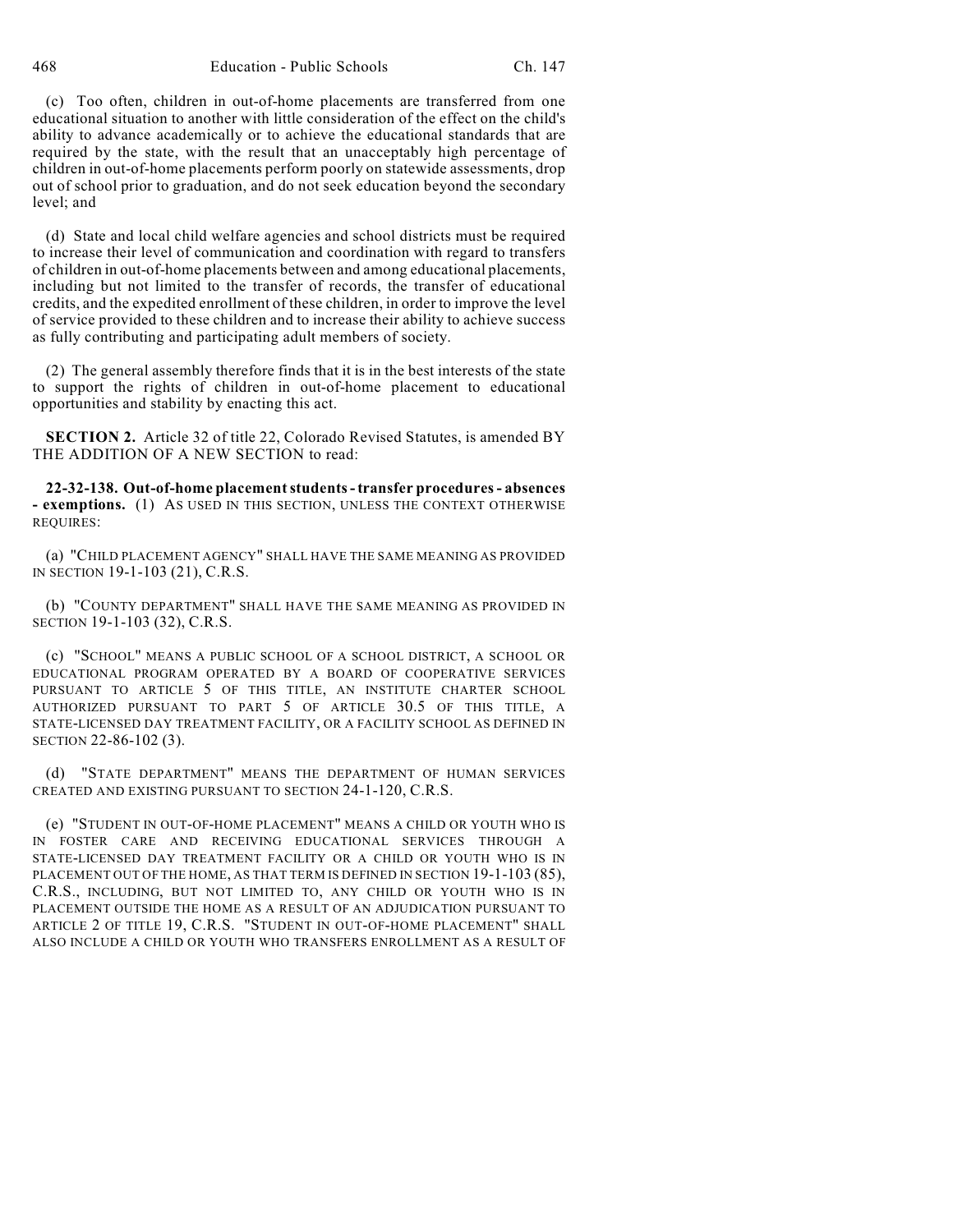BEING RETURNED TO HIS OR HER HOME AT THE CONCLUSION OF OUT-OF-HOME PLACEMENT.

(2) (a) EACH SCHOOL DISTRICT AND THE STATE CHARTER SCHOOL INSTITUTE, CREATED PURSUANT TO SECTION 22-30.5-503, SHALL DESIGNATE AN EMPLOYEE OF THE SCHOOL DISTRICT OR THE INSTITUTE TO ACT AS THE CHILD WELFARE EDUCATION LIAISON FOR THE DISTRICT OR FOR STATE CHARTER SCHOOLS. IN LIEU OF DESIGNATING AN EMPLOYEE, A SCHOOL DISTRICT OR THE STATE CHARTER SCHOOL INSTITUTE MAY CONTRACT WITH AN INDIVIDUAL TO ACT AS THE CHILD WELFARE EDUCATION LIAISON. THE CHILD WELFARE EDUCATION LIAISON SHALL BE RESPONSIBLE FOR WORKING WITH CHILD PLACEMENT AGENCIES, COUNTY DEPARTMENTS, AND THE STATE DEPARTMENT TO FACILITATE THE PROMPT AND APPROPRIATE PLACEMENT, TRANSFER, AND ENROLLMENT IN SCHOOL OF STUDENTS IN OUT-OF-HOME PLACEMENT WITHIN THE SCHOOL DISTRICT OR WHO ARE ENROLLED OR ENROLLING IN INSTITUTE CHARTER SCHOOLS. THE SPECIFIC DUTIES OF THE CHILD WELFARE EDUCATION LIAISON SHALL INCLUDE, BUT NEED NOT BE LIMITED TO:

(I) WORKING WITH SOCIAL WORKERS FROM COUNTY DEPARTMENTS, JUVENILE PROBATION OFFICERS, AND FOSTER CARE PARENTS TO ENSURE THE PROMPT SCHOOL ENROLLMENT OF STUDENTS IN OUT-OF-HOME PLACEMENT AND THE PROMPT TRANSFER OF THEIR EDUCATION INFORMATION AND RECORDS WHEN STUDENTS ARE REQUIRED TO CHANGE SCHOOL ENROLLMENT DUE TO CHANGES IN PLACEMENT;

(II) ENSURING THAT THE EDUCATION INFORMATION AND RECORDS OF A STUDENT IN OUT-OF-HOME PLACEMENT ARE DELIVERED TO THE STUDENT'S NEW SCHOOL WITHIN FIVE SCHOOL DAYS AFTER RECEIVING A REQUEST FOR THE TRANSFER OF THE STUDENT'S EDUCATION INFORMATION AND RECORDS FROM A COUNTY DEPARTMENT AS REQUIRED IN SUBSECTION (3) OF THIS SECTION.

(b) NOTWITHSTANDING THE PROVISIONS OF PARAGRAPH (a) OF THIS SUBSECTION (2), A BOARD OF COOPERATIVE SERVICES CREATED PURSUANT TO ARTICLE 5 OF THIS TITLE MAY DESIGNATE AN EMPLOYEE OF THE BOARD TO ACT AS THE CHILD WELFARE EDUCATION LIAISON FOR THE SCHOOL DISTRICTS THAT ARE MEMBERS OF THE BOARD OF COOPERATIVE SERVICES. A CHILD WELFARE EDUCATION LIAISON EMPLOYED BY A BOARD OF COOPERATIVE SERVICES SHALL HAVE THE DUTIES SPECIFIED IN THIS SUBSECTION (2) AND SHALL PERFORM THEM ON BEHALF OF THE SCHOOL DISTRICTS THAT ARE MEMBERS OF THE BOARD OF COOPERATIVE SERVICES.

(3) (a) IF A STUDENT IN OUT-OF-HOME PLACEMENT IS ENROLLED IN ONE SCHOOL AND TRANSFERS ENROLLMENT TO ANOTHER SCHOOL EITHER IN THE SAME SCHOOL DISTRICT OR IN ANOTHER SCHOOL DISTRICT OR TO ANOTHER TYPE OF SCHOOL, THE SENDING SCHOOL DISTRICT OR SCHOOL SHALL TRANSFER THE STUDENT'S EDUCATION INFORMATION AND RECORDS TO THE RECEIVING SCHOOL WITHIN FIVE SCHOOL DAYS AFTER RECEIVING A TRANSFER REQUEST FROM THE COUNTY DEPARTMENT THAT HAS LEGAL CUSTODY OF THE STUDENT.

(b) NOTWITHSTANDING ANY PROVISION OF LAW TO THE CONTRARY, WITHOUT HAVING TO OBTAIN A COURT ORDER, THE COUNTY DEPARTMENT THAT HAS LEGAL CUSTODY OF A STUDENT IN OUT-OF-HOME PLACEMENT MAY REQUEST THAT THE SCHOOL DISTRICT OR SCHOOL IN WHICH THE STUDENT WAS ENROLLED RELEASE THE STUDENT'S EDUCATION INFORMATION AND RECORDS TO AN EMPLOYEE OF THE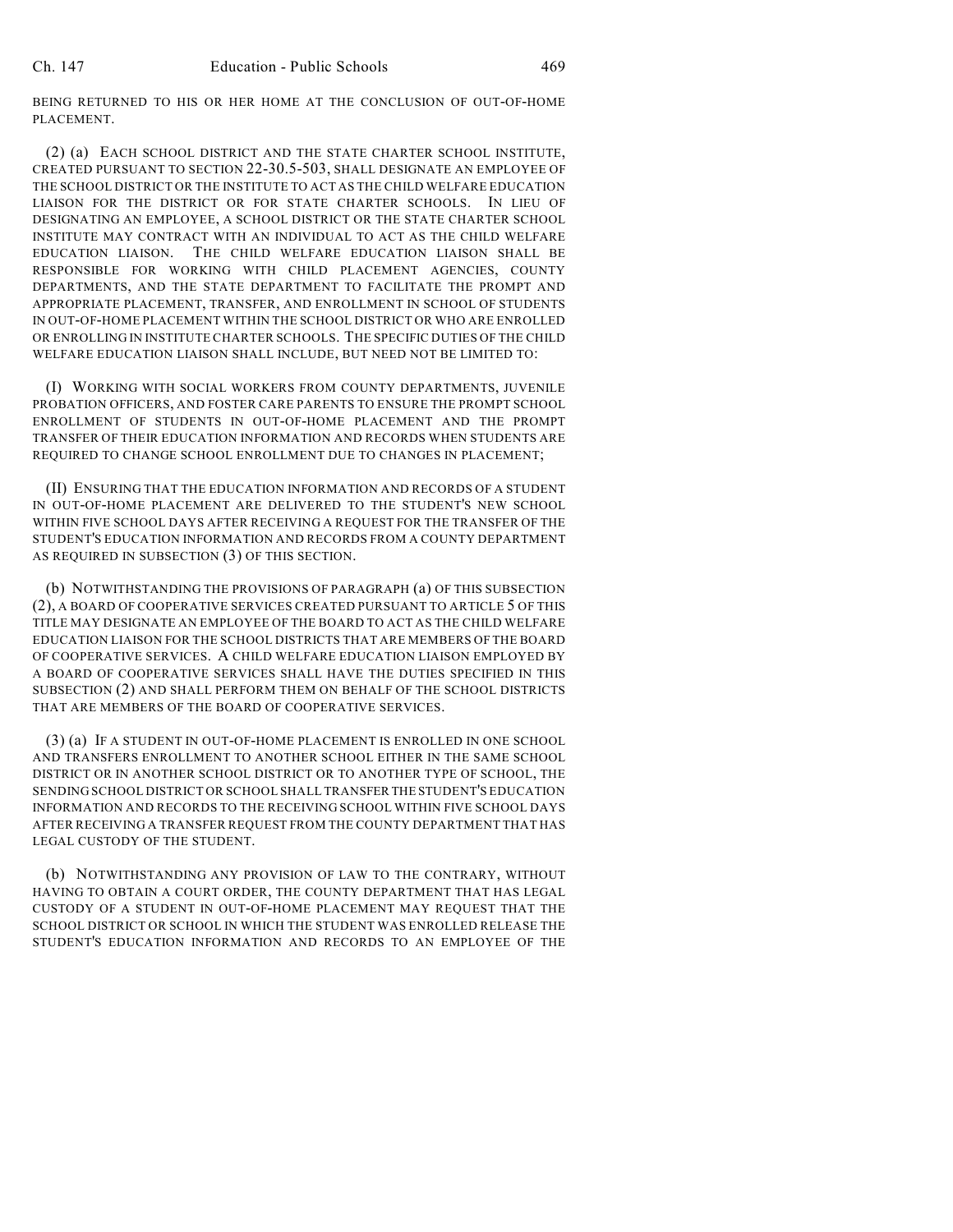COUNTY DEPARTMENT FOR THE SOLE PURPOSE OF TRANSFERRING THE EDUCATION INFORMATION AND RECORDS TO THE STUDENT'S NEW SCHOOL. THE SCHOOL DISTRICT OR SCHOOL MAY COMPLY WITH THE REQUIREMENTS OF PARAGRAPH (a) OF THIS SUBSECTION (3) BY COMPLYING WITH THE COUNTY DEPARTMENT'S REQUEST WITHIN FIVE SCHOOL DAYS AFTER RECEIVING THE REQUEST.

(c) A SCHOOL DISTRICT OR SCHOOL SHALL NOT DELAY THE TRANSFER OF THE EDUCATION INFORMATION AND RECORDS OF A STUDENT IN OUT-OF-HOME PLACEMENT FOR ANY REASON, INCLUDING BUT NOT LIMITED TO THE EXISTENCE OF ANY UNPAID FINES OR FEES THAT THE STUDENT MAY HAVE OUTSTANDING AT THE SCHOOL FROM WHICH THE STUDENT IS TRANSFERRING.

(d) IF A SCHOOL DISTRICT OR SCHOOL RECEIVES A TRANSFER REQUEST PURSUANT TO PARAGRAPH (a) OF THIS SUBSECTION (3) OR A REQUEST FOR RELEASE OF RECORDS PURSUANT TO PARAGRAPH (b) OF THIS SUBSECTION (3) AND THE REQUEST INVOLVES A STUDENT WHO IS RECEIVING SPECIAL EDUCATION SERVICES PURSUANT TO AN INDIVIDUALIZED EDUCATION PROGRAM, THE SCHOOL DISTRICT OR SCHOOL SHALL NOTIFY THE SPECIAL EDUCATION DIRECTOR FOR THE SCHOOL DISTRICT OR SCHOOL OF THE REQUEST AS SOON AS POSSIBLE FOLLOWING RECEIPT OF THE REQUEST.

(4) (a) NOTWITHSTANDING ANY PROVISION OF LAW, OTHER THAN PARAGRAPH (b) OF THIS SUBSECTION (4), TO THE CONTRARY, IF A STUDENT WHO IS IN OUT-OF-HOME PLACEMENT IS EITHER NEWLY PLACED WITHIN A SCHOOL DISTRICT OR SCHOOL OR REQUIRED TO CHANGE SCHOOLS DUE TO A CHANGE IN PLACEMENT, THE SCHOOL DISTRICT OR SCHOOL SHALL ENROLL THE STUDENT IN SCHOOL WITHIN FIVE SCHOOL DAYS AFTER RECEIVING THE STUDENT'S EDUCATION INFORMATION AND RECORDS, REGARDLESS OF WHETHER:

(I) THE SCHOOL DISTRICT OR SCHOOL HAS RECEIVED THE STUDENT'S CERTIFICATE OF IMMUNIZATION;

(II) THE STUDENT CAN COMPLY WITH ANY REQUIREMENTS PERTAINING TO THE USE OF SCHOOL UNIFORMS OR OTHER CLOTHING RESTRICTIONS; OR

(III) THE STUDENT CAN COMPLY WITH ANY OTHER PREENROLLMENT RESTRICTIONS OR REQUIREMENTS IMPOSED BY THE SCHOOL DISTRICT OR SCHOOL.

(b) THE PROVISIONS OF PARAGRAPH (a) OF THIS SUBSECTION (4) SHALL NOT BE CONSTRUED TO PROHIBIT A SCHOOL DISTRICT OR SCHOOL FROM DENYING ENROLLMENT TO A STUDENT IN OUT-OF-HOME PLACEMENT BASED ON THE CIRCUMSTANCES SPECIFIED IN SECTION 22-33-106 (2) AND (3); EXCEPT THAT THE SCHOOL DISTRICT OR SCHOOL:

(I) MAY DENY ENROLLMENT BASED ON THE STUDENT HAVING BEEN EXPELLED FROM A SCHOOL DISTRICT IN THE PRECEDING TWELVE MONTHS AS PROVIDED IN SECTION 22-33-106 (3) (c) ONLY IF THE STUDENT WAS EXPELLED FOR HAVING DRUGS OR WEAPONS AT SCHOOL OR FOR BEING A DANGER TO SELF OR OTHERS; AND

(II) MAY NOT DENY ENROLLMENT BASED ON FAILURE TO COMPLY WITH THE PROVISIONS OF PART 9 OF ARTICLE 4 OF TITLE 25, C.R.S., AS PROVIDED IN SECTION 22-33-106 (3) (e).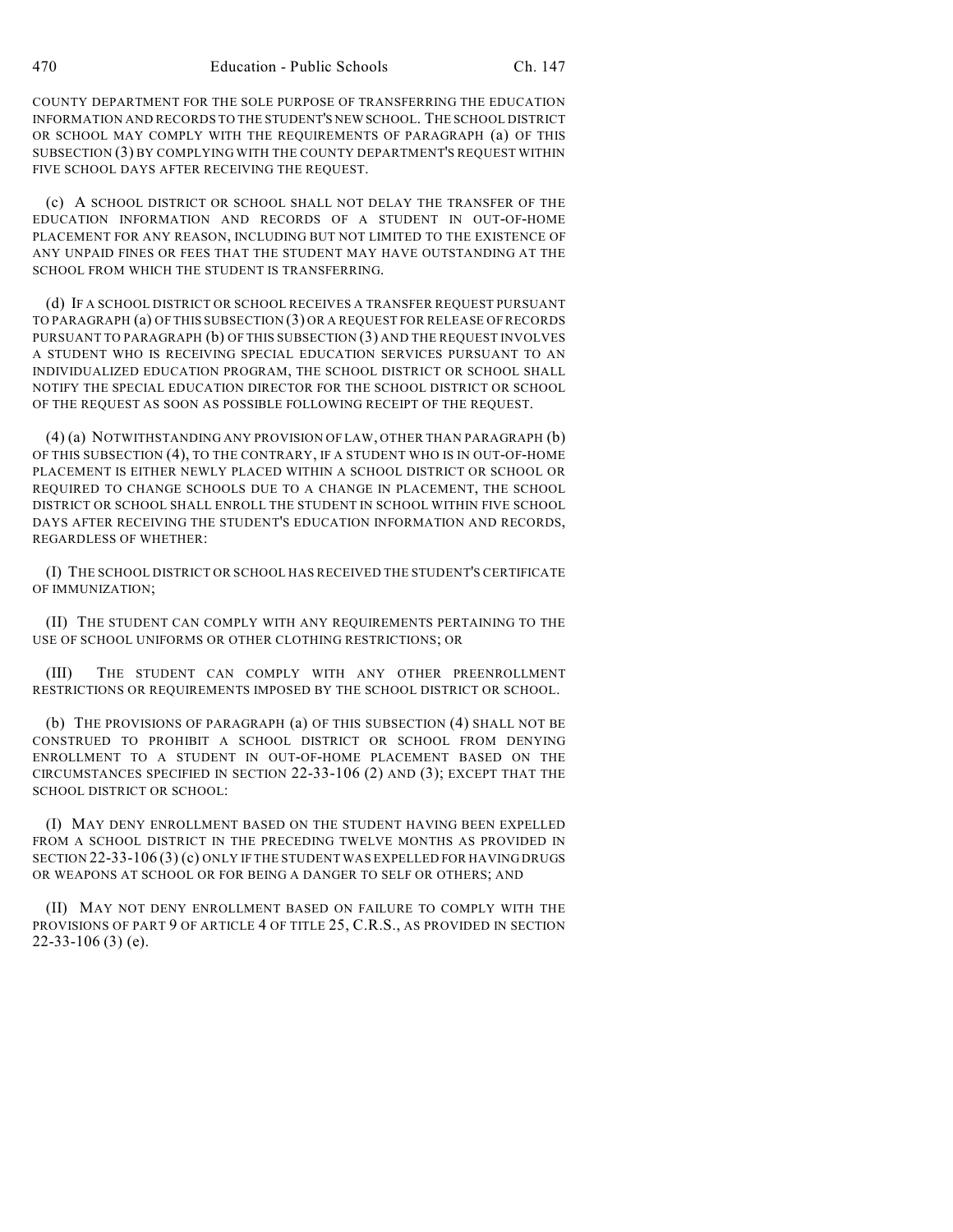(c) IF A SCHOOL DISTRICT OR SCHOOL ENROLLS A STUDENT IN OUT-OF-HOME PLACEMENT WITHOUT RECEIVING THE STUDENT'S CERTIFICATE OF IMMUNIZATION, THE SCHOOL DISTRICT OR SCHOOL SHALL NOTIFY THE STUDENT'S LEGAL GUARDIAN THAT, UNLESS THE SCHOOL DISTRICT OR SCHOOL RECEIVES THE STUDENT'S CERTIFICATE OF IMMUNIZATION OR A WRITTEN AUTHORIZATION FOR ADMINISTRATION OF IMMUNIZATIONS WITHIN FOURTEEN DAYS AFTER THE STUDENT ENROLLS, THE SCHOOL DISTRICT OR SCHOOL SHALL SUSPEND THE STUDENT UNTIL SUCH TIME AS THE SCHOOL DISTRICT OR SCHOOL RECEIVES THE CERTIFICATE OF IMMUNIZATION OR THE AUTHORIZATION.

(5) WHEN A STUDENT IN OUT-OF-HOME PLACEMENT TRANSFERS FROM ONE SCHOOL TO ANOTHER SCHOOL, THE SENDING SCHOOL SHALL CERTIFY TO THE RECEIVING SCHOOL OR SCHOOL DISTRICT THE COURSE WORK THAT THE STUDENT HAS FULLY OR PARTIALLY COMPLETED WHILE ENROLLED AT THE SCHOOL. THE RECEIVING SCHOOL OR SCHOOL DISTRICT SHALL ACCEPT THE STUDENT'S CERTIFIED COURSE WORK AND THE COURSE WORK CERTIFIED BY PREVIOUS SCHOOLS IN WHICH THE STUDENT WAS ENROLLED, AS REFLECTED IN THE STUDENT'S RECORDS, AS IF IT HAD BEEN COMPLETED AT THE RECEIVING SCHOOL. THE RECEIVING SCHOOL OR SCHOOL DISTRICT SHALL APPLY ALL OF THE STUDENT'S CERTIFIED COURSE WORK TOWARD COMPLETION OF THE STUDENT'S REQUIREMENTS FOR GRADUATING FROM THE GRADE LEVEL IN WHICH THE STUDENT IS ENROLLED AT THE RECEIVING SCHOOL OR SCHOOL DISTRICT OR FOR GRADUATION FROM THE RECEIVING SCHOOL OR SCHOOL DISTRICT IF THE STUDENT IS ENROLLED IN TWELFTH GRADE. THE RECEIVING SCHOOL OR SCHOOL DISTRICT MAY AWARD ELECTIVE CREDIT FOR ANY PORTION OF THE STUDENT'S CERTIFIED COURSE WORK THAT IS NOT ALIGNED WITH THE CURRICULUM OF THE RECEIVING SCHOOL OR SCHOOL DISTRICT.

(6) A STUDENT IN OUT-OF-HOME PLACEMENT SHALL RECEIVE AN EXCUSED ABSENCE FROM THE SCHOOL DISTRICT OR SCHOOL IN WHICH THE STUDENT IS ENROLLED FOR ANY TIME THE STUDENT IS OUT OF SCHOOL DUE TO A REQUIRED COURT APPEARANCE OR PARTICIPATION IN COURT-ORDERED ACTIVITIES, INCLUDING BUT NOT LIMITED TO FAMILY VISITATION OR THERAPY. THE SOCIAL WORKER WHO IS ASSIGNED TO THE STUDENT SHALL VERIFY TO THE SCHOOL DISTRICT OR SCHOOL EACH INSTANCE IN WHICH THE STUDENT IS OUT OF SCHOOL FOR A COURT APPEARANCE OR FOR PARTICIPATION IN A COURT-ORDERED ACTIVITY.

(7) A SCHOOL DISTRICT OR SCHOOL IN WHICH A STUDENT IN OUT-OF-HOME PLACEMENT IS ENROLLED SHALL WAIVE ALL FEES THAT WOULD OTHERWISE BE ASSESSED AGAINST THE STUDENT, INCLUDING BUT NOT LIMITED TO ANY GENERAL FEES, FEES FOR BOOKS, FEES FOR LAB WORK, FEES FOR PARTICIPATION IN IN-SCHOOL OR EXTRACURRICULAR ACTIVITIES, AND FEES FOR BEFORE-SCHOOL OR AFTER-SCHOOL PROGRAMS. THE SCHOOL DISTRICT OR SCHOOL SHALL NOT LIMIT THE OPPORTUNITY OF A STUDENT IN OUT-OF-HOME PLACEMENT TO PARTICIPATE IN IN-SCHOOL AND EXTRACURRICULAR ACTIVITIES AND BEFORE-SCHOOL AND AFTER-SCHOOL PROGRAMS DUE TO WAIVER OF THE PARTICIPATION FEES.

**SECTION 3.** 19-3-213 (1), Colorado Revised Statutes, is amended BY THE ADDITION OF A NEW PARAGRAPH to read:

**19-3-213. Placement criteria.** (1) In any case in which the county department recommends placement out of the home for a child or in which a child is in